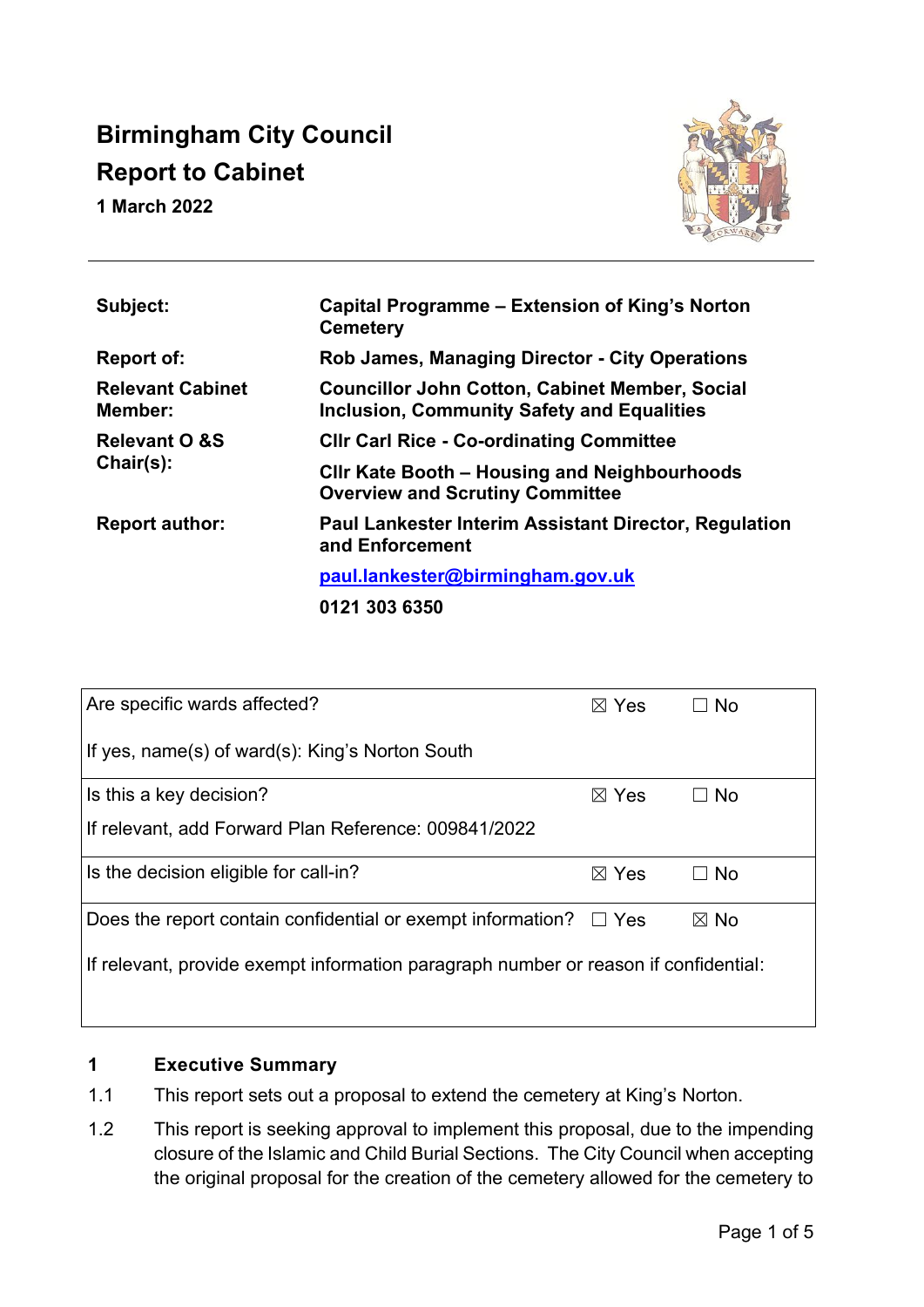be opened in phases. Phase 1 and 2 have been implemented and this report seeks approval to implement phases 3 and 4 at an estimated minimum capital cost of £2.25 million (final quotations are awaited). The capital provision will be funded from the existing budget although this will be a pressure for the service. The current budget operates at a surplus of over £4 million per annum.

## **2 Recommendations**

- 2.1 That the proposal to extend the King's Norton Cemetery by implementing phases 3 and 4 be approved.
- 2.2 That the cost of the works (estimated at £2.25 million) be funded through the Capital Programme, with the prudential borrowing costs of £143,000 being met from the Bereavement Services bottom line budget.
- 2.3 That the Director Council Management, in consultation with the Management Director of City Operations, be delegated authority to agree final costs and funding.
- 2.4 That there is likely to be a further requirement to implement Phase 5 of the King's Norton Cemetery within the medium term (3-5 years) be noted.

## **3 Background**

- 3.1 The City Council opened the King's Norton Cemetery in 2005. Phases 1 & 2 were completed in 2005. This was meant to give at least a decade of use. The pandemic has impacted on the available space. Prior to April 2020 the usage of graves amounted to approximately 219 per year on average. Since April 2020 there has been an increase in usage in excess of 525 a year.
- 3.2 This increase in use leaves a shortage of baby graves and Islamic graves with only a few months reserves remaining. Across the cemetery it is estimated there is less than two years stock of graves available. This will mean that there will be minimal facilities for burials in the south of the City unless further phases of the cemeteries are opened as soon as possible.
- 3.3 Phases 3 and 4 of the King's Norton development are two fields adjacent to the existing cemetery. The fields are undulating and require a land drainage scheme to make the land usable as a burial ground. The estimated cost of the surveys, implementing a land drainage scheme and laying out the grounds is estimated to be of the order of £2.25 million, although final estimates are still awaited.
- 3.4 The cost of not implementing these phases is estimated to be of the order of £700,000 per annum (revenue), so the payback for the investment is of the order of three years, assuming the existing estimates are accurate. This is the only cemetery in the south of the City with space for Islamic burials, so there is an imperative from an equalities perspective too.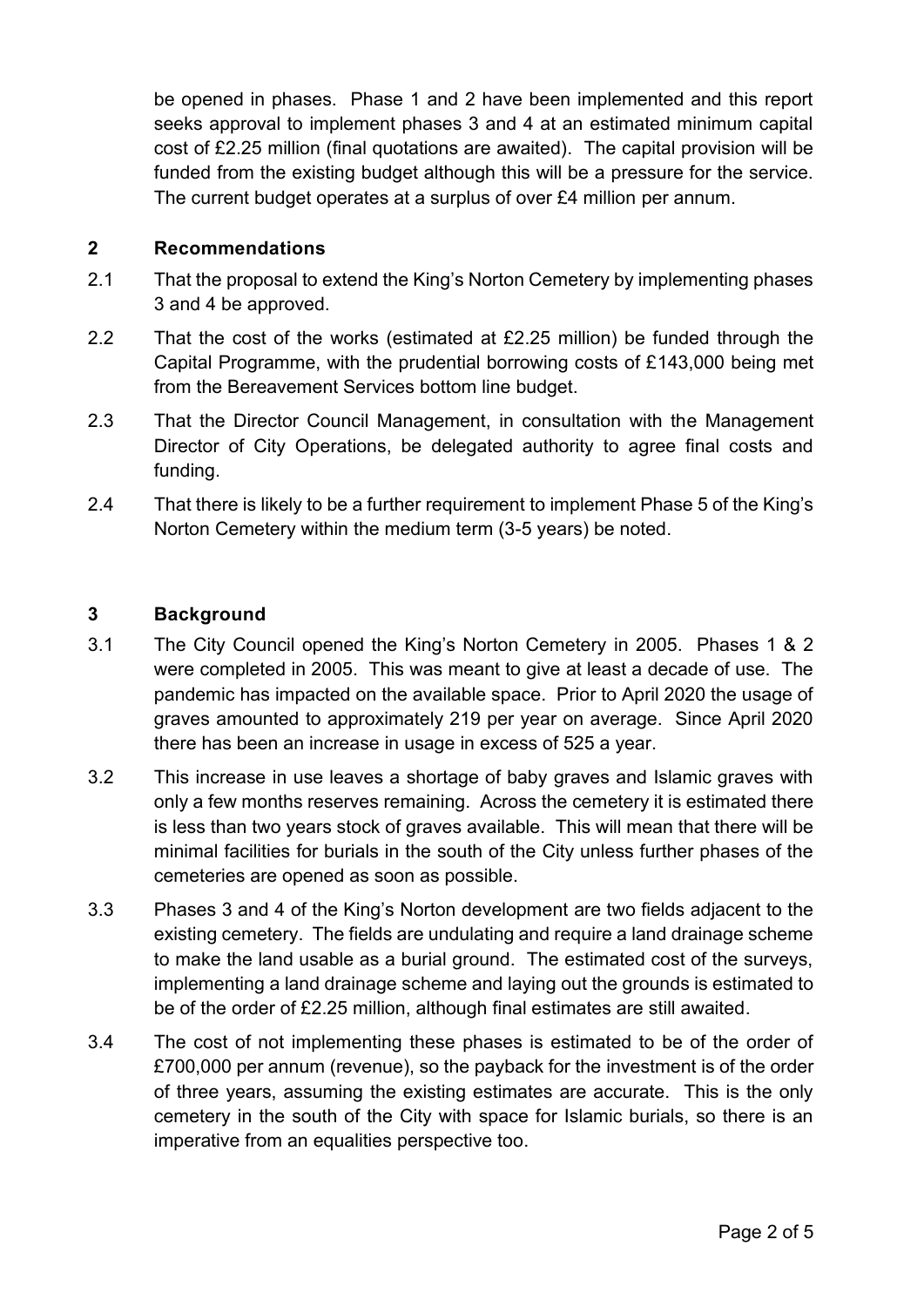## **4 Options considered and Recommended Proposal**

- 4.1 The two options available are to either invest in the cemetery extension or not to invest.
- 4.2 Birmingham City Council faces a significant loss of revenue every year if there is not the investment in the King's Norton Cemetery, and would leave the south of the City without access to an Islamic burial ground provided by the Council.
- 4.3 The investment in the cemetery will ensure ongoing burial grounds provision and greater choice for the City Council's residents.
- 4.4 Your officers recommend that the works on implementing the Phases 3 and 4 at the King's Norton Cemetery is undertaken as soon as possible to ensure continuity of service and maintain the Council's revenue position.

## **5 Consultation**

- 5.1 There has been no public consultation undertaken, partly because the original provision of the Cemetery was subject to planning application and comment by the public and the scheme was approved as being implemented in five phases. Demand for burial space at King's Norton is high and justifies the investment.
- 5.2 The increased number of deaths during the pandemic has led to greater demands for burial space and the impending capacity issues mean a period of consultation will cause a break in the continuity of service.
- 5.3 Consultation has taken place with the ward member, the Overview and Scrutiny Committees Chairs and other impacted portfolio holders. No objections to the proposals in this report have been received.
- 5.4 Finance and Legal Services business partners have been consulted. Their comments have been received and incorporated into the report.

#### **6 Risk Management**

- 6.1 The principle risks associated with this report relate to financial, reputational and equalities of service provision.
- 6.2 The financial risks are that proposed extension to the cemetery may not produce additional income to offset the prudential costs of borrowing. However not undertaking the extension will lead to a projected reduction in revenue of at least £700,000 per annum within two years against the ongoing budgeted income for this site.
- 6.3 The reputational risks will relate to the concerns being expressed that the City Council is making insufficient provision for Islamic burials in its bereavement services and more widely in the south of the City. The risk to equality of service provision is such that there is insufficient provision for Islamic burials, a key sector of Birmingham's communities.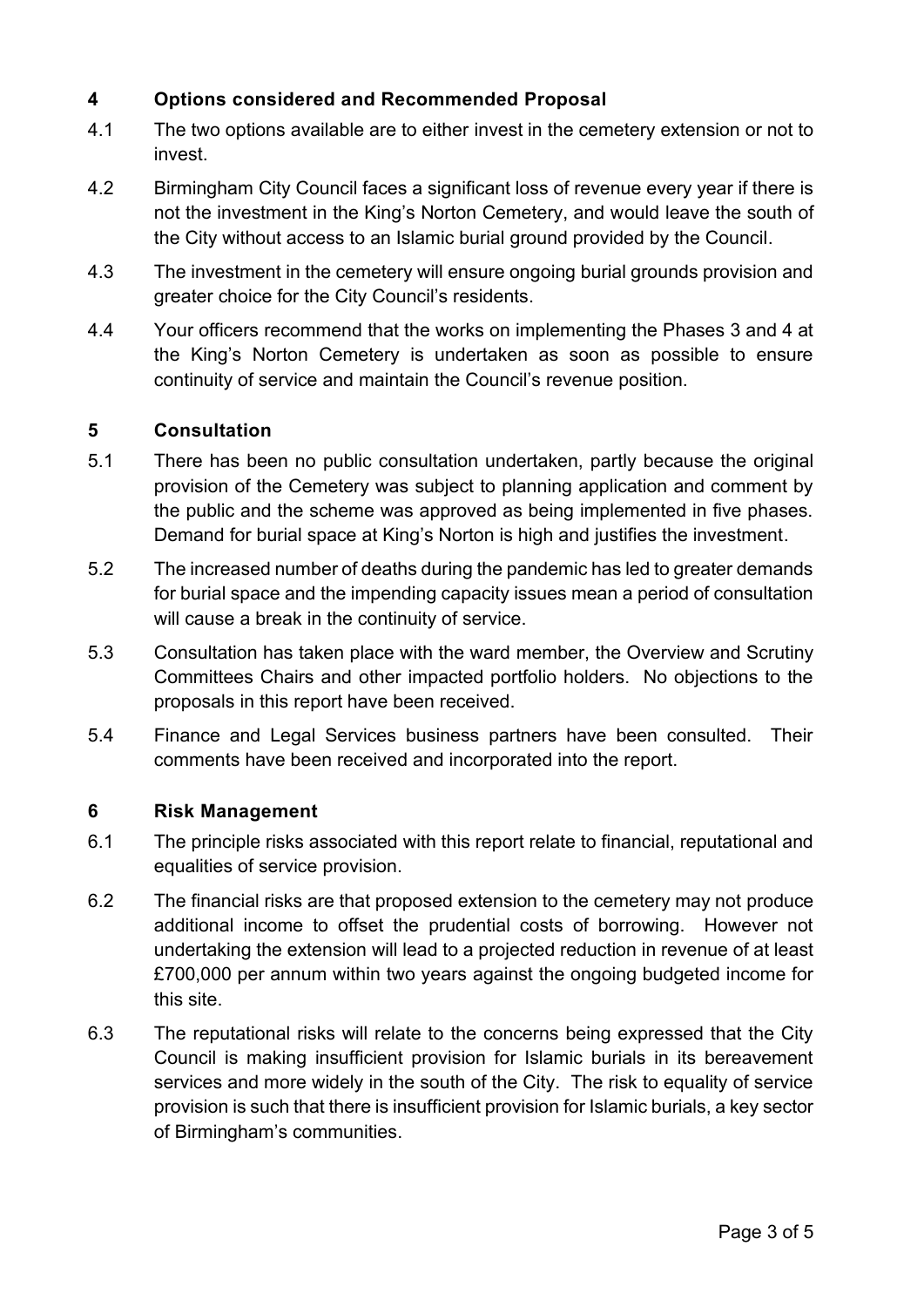6.4 The improvement of land drainage arrangements will ensure there is an improvement to environmental well-being.

## **7 Compliance Issues:**

## **7.1 How are the recommended decisions consistent with the City Council's priorities, plans and strategies?**

- 7.1.1 The time around death and bereavement is a very sensitive time and treating people and families with dignity throughout is essential. Providing burial space close to residents' homes to allow easy access to visiting loved ones when mourning is consistent with the priority of Birmingham is a fulfilling city to age well in.
- 7.1.2 The adopted delivery plan has a target to provide future investment in cemeteries and crematoria. This proposal will assist in delivering this ambition.

#### **7.2 Legal Implications**

- 7.2.1 The provision of burial grounds is an adoptive power under legislation. Birmingham City Council is a burial authority by virtue of historic decisions and cannot opt out of this power at this stage.
- 7.2.2 The City Council has a duty to provide services in an equal way. Providing an additional Islamic burial ground as part of this extension to King's Norton Cemetery will help to meet this duty.

#### **7.3 Financial Implications**

- 7.3.1 The service is seeking to meet the prudential borrowing costs from within its existing budget.
- 7.3.2 The table below examines the costs of servicing the prudential borrowing for £2.25 million.

| Year                                   | 2022/2023 | 2023/2024 | 2024/2025 | 2025/2026 |
|----------------------------------------|-----------|-----------|-----------|-----------|
| <b>Capital Cost</b><br><b>£million</b> | 2.25      | 0.00      | 0.00      | 0.00      |
| Revenue<br>Cost £000s                  | 0.000     | 0.143     | 0.143     | 0.143     |

7.3.3 Based on this projection, there will be an ongoing revenue cost of £0.126m per annum based on a Prudential Borrowing timescale of 20 years. While the net cost of bereavement services has an operating surplus of over £4.0 million, it is unlikely the extension to the Cemetery will create additional income above the annual budgeted income, but failure to undertake the extension will lead to a pressure of at least £700,000 per annum against the ongoing budget due to loss in income from this site as result of no further burials.